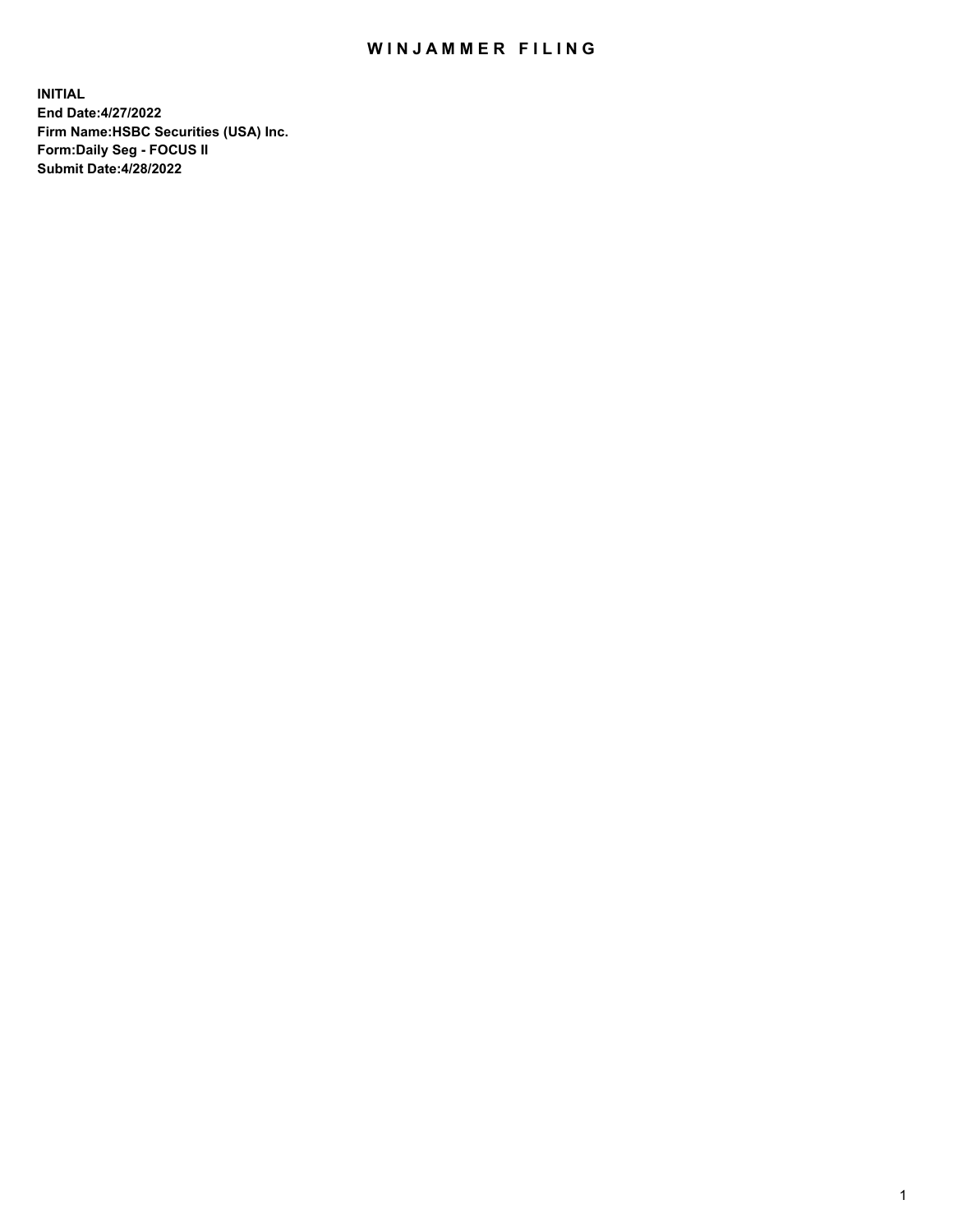**INITIAL End Date:4/27/2022 Firm Name:HSBC Securities (USA) Inc. Form:Daily Seg - FOCUS II Submit Date:4/28/2022 Daily Segregation - Cover Page**

| Name of Company                                                                                                                                                                                                                                                                                                                | <b>HSBC Securities (USA) Inc.</b>                          |
|--------------------------------------------------------------------------------------------------------------------------------------------------------------------------------------------------------------------------------------------------------------------------------------------------------------------------------|------------------------------------------------------------|
| <b>Contact Name</b>                                                                                                                                                                                                                                                                                                            | <b>Michael Vacca</b>                                       |
| <b>Contact Phone Number</b>                                                                                                                                                                                                                                                                                                    | 212-525-7951                                               |
| <b>Contact Email Address</b>                                                                                                                                                                                                                                                                                                   | michael.vacca@us.hsbc.com                                  |
| FCM's Customer Segregated Funds Residual Interest Target (choose one):<br>a. Minimum dollar amount: ; or<br>b. Minimum percentage of customer segregated funds required:%; or<br>c. Dollar amount range between: and; or<br>d. Percentage range of customer segregated funds required between: % and %.                        | 132,000,000<br><u>0</u><br>00<br>0 <sub>0</sub>            |
| FCM's Customer Secured Amount Funds Residual Interest Target (choose one):<br>a. Minimum dollar amount: ; or<br>b. Minimum percentage of customer secured funds required:%; or<br>c. Dollar amount range between: and; or<br>d. Percentage range of customer secured funds required between: % and %.                          | 15,000,000<br><u>0</u><br>0 <sub>0</sub><br>0 <sub>0</sub> |
| FCM's Cleared Swaps Customer Collateral Residual Interest Target (choose one):<br>a. Minimum dollar amount: ; or<br>b. Minimum percentage of cleared swaps customer collateral required:% ; or<br>c. Dollar amount range between: and; or<br>d. Percentage range of cleared swaps customer collateral required between:% and%. | 83,000,000<br><u>0</u><br><u>00</u><br>00                  |

Attach supporting documents CH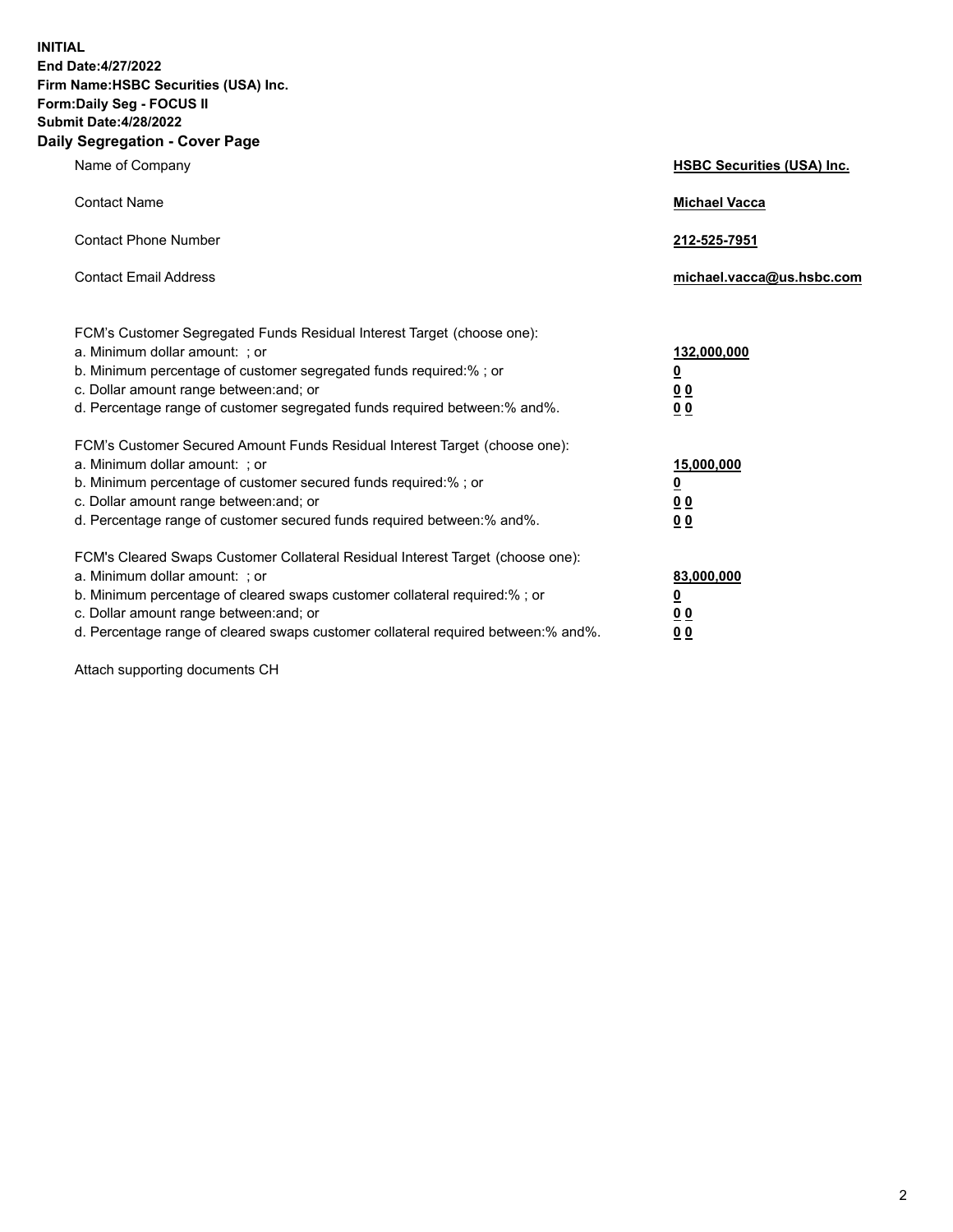**INITIAL End Date:4/27/2022 Firm Name:HSBC Securities (USA) Inc. Form:Daily Seg - FOCUS II Submit Date:4/28/2022 Daily Segregation - Secured Amounts** Foreign Futures and Foreign Options Secured Amounts Amount required to be set aside pursuant to law, rule or regulation of a foreign government or a rule of a self-regulatory organization authorized thereunder **0** [7305] 1. Net ledger balance - Foreign Futures and Foreign Option Trading - All Customers A. Cash **131,373,756** [7315] B. Securities (at market) **43,985,860** [7317] 2. Net unrealized profit (loss) in open futures contracts traded on a foreign board of trade **-23,322,106** [7325] 3. Exchange traded options a. Market value of open option contracts purchased on a foreign board of trade **0** [7335] b. Market value of open contracts granted (sold) on a foreign board of trade **0** [7337] 4. Net equity (deficit) (add lines 1. 2. and 3.) **152,037,510** [7345] 5. Account liquidating to a deficit and account with a debit balances - gross amount **3,858,152** [7351] Less: amount offset by customer owned securities **-3,836,303** [7352] **21,849** [7354] 6. Amount required to be set aside as the secured amount - Net Liquidating Equity Method (add lines 4 and 5) **152,059,359** [7355] 7. Greater of amount required to be set aside pursuant to foreign jurisdiction (above) or line 6. **152,059,359** [7360] FUNDS DEPOSITED IN SEPARATE REGULATION 30.7 ACCOUNTS 1. Cash in banks A. Banks located in the United States **11,611,933** [7500] B. Other banks qualified under Regulation 30.7 **0** [7520] **11,611,933** [7530] 2. Securities A. In safekeeping with banks located in the United States **43,985,860** [7540] B. In safekeeping with other banks qualified under Regulation 30.7 **0** [7560] **43,985,860** [7570] 3. Equities with registered futures commission merchants A. Cash **0** [7580] B. Securities **0** [7590] C. Unrealized gain (loss) on open futures contracts **0** [7600] D. Value of long option contracts **0** [7610] E. Value of short option contracts **0** [7615] **0** [7620] 4. Amounts held by clearing organizations of foreign boards of trade A. Cash **0** [7640] B. Securities **0** [7650] C. Amount due to (from) clearing organization - daily variation **0** [7660] D. Value of long option contracts **0** [7670] E. Value of short option contracts **0** [7675] **0** [7680] 5. Amounts held by members of foreign boards of trade A. Cash **170,023,913** [7700] B. Securities **0** [7710] C. Unrealized gain (loss) on open futures contracts **-23,322,106** [7720] D. Value of long option contracts **0** [7730] E. Value of short option contracts **0** [7735] **146,701,807** [7740] 6. Amounts with other depositories designated by a foreign board of trade **0** [7760] 7. Segregated funds on hand **0** [7765] 8. Total funds in separate section 30.7 accounts **202,299,600** [7770] 9. Excess (deficiency) Set Aside for Secured Amount (subtract line 7 Secured Statement Page 1 from Line 8) **50,240,241** [7380] 10. Management Target Amount for Excess funds in separate section 30.7 accounts **15,000,000** [7780]

11. Excess (deficiency) funds in separate 30.7 accounts over (under) Management Target **35,240,241** [7785]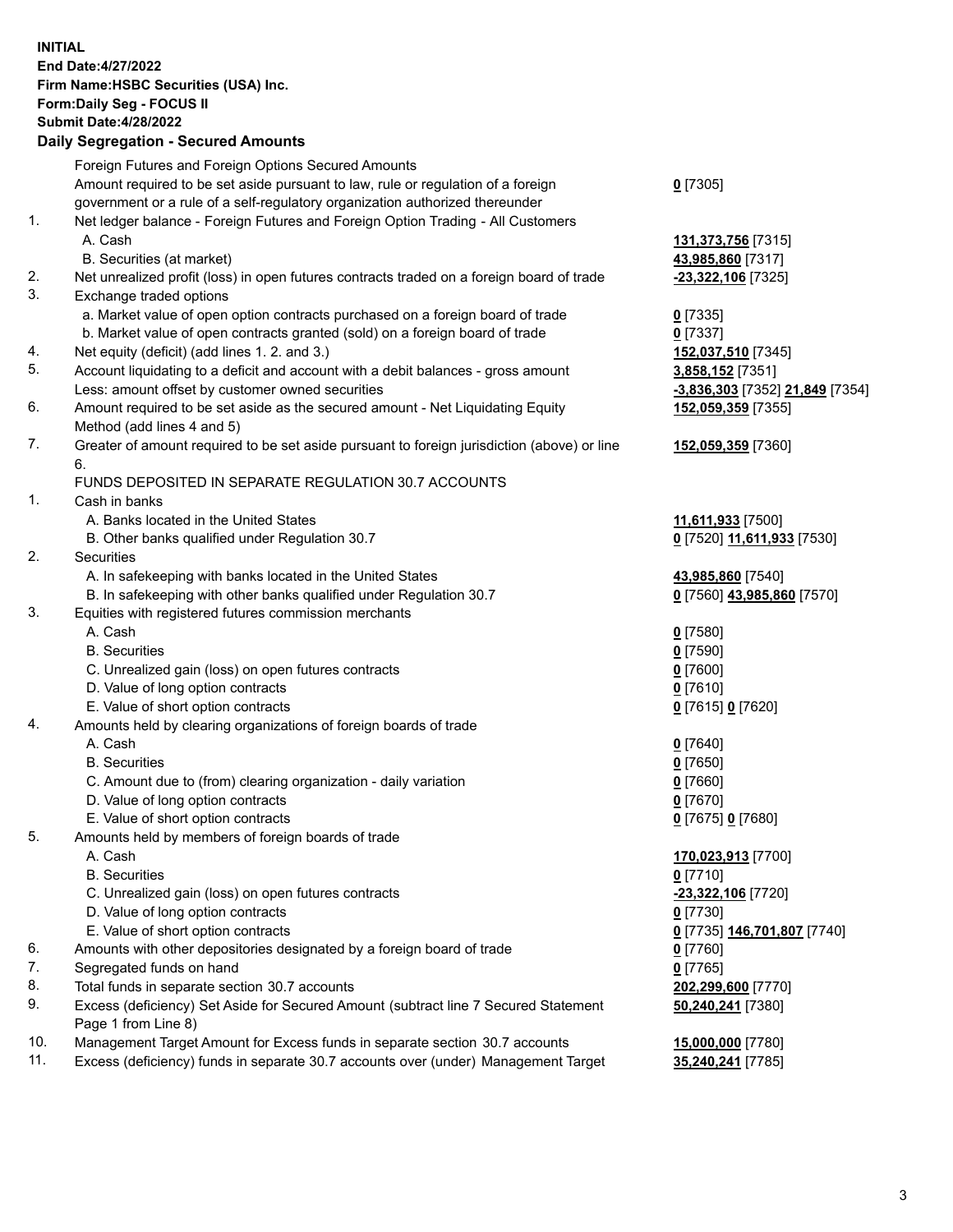|     | <b>INITIAL</b>                                                                                                                      |                                           |
|-----|-------------------------------------------------------------------------------------------------------------------------------------|-------------------------------------------|
|     | End Date: 4/27/2022                                                                                                                 |                                           |
|     | Firm Name: HSBC Securities (USA) Inc.                                                                                               |                                           |
|     | Form: Daily Seg - FOCUS II                                                                                                          |                                           |
|     | <b>Submit Date: 4/28/2022</b>                                                                                                       |                                           |
|     | Daily Segregation - Segregation Statement                                                                                           |                                           |
|     | SEGREGATION REQUIREMENTS(Section 4d(2) of the CEAct)                                                                                |                                           |
| 1.  | Net ledger balance                                                                                                                  |                                           |
|     | A. Cash                                                                                                                             | 4,001,121,834 [7010]                      |
|     | B. Securities (at market)                                                                                                           | 1,125,836,604 [7020]                      |
| 2.  | Net unrealized profit (loss) in open futures contracts traded on a contract market                                                  | $-1,962,552,813$ [7030]                   |
| 3.  | Exchange traded options                                                                                                             |                                           |
|     | A. Add market value of open option contracts purchased on a contract market                                                         | 5,191,909,760 [7032]                      |
|     | B. Deduct market value of open option contracts granted (sold) on a contract market                                                 | $-1,061,260,336$ [7033]                   |
| 4.  | Net equity (deficit) (add lines 1, 2 and 3)                                                                                         | 7,295,055,049 [7040]                      |
| 5.  | Accounts liquidating to a deficit and accounts with                                                                                 |                                           |
|     | debit balances - gross amount                                                                                                       | 44,626,279 [7045]                         |
|     | Less: amount offset by customer securities                                                                                          | <u>-44,626,279</u> [7047] <u>0</u> [7050] |
| 6.  | Amount required to be segregated (add lines 4 and 5)                                                                                | 7,295,055,049 [7060]                      |
|     | FUNDS IN SEGREGATED ACCOUNTS                                                                                                        |                                           |
| 7.  | Deposited in segregated funds bank accounts                                                                                         |                                           |
|     | A. Cash                                                                                                                             | 10,116,256 [7070]                         |
|     | B. Securities representing investments of customers' funds (at market)                                                              | $0$ [7080]                                |
|     | C. Securities held for particular customers or option customers in lieu of cash (at                                                 | 274,983,276 [7090]                        |
|     | market)                                                                                                                             |                                           |
| 8.  | Margins on deposit with derivatives clearing organizations of contract markets                                                      |                                           |
|     | A. Cash                                                                                                                             | 2,129,114,218 [7100]                      |
|     | B. Securities representing investments of customers' funds (at market)                                                              | 174,314,796 [7110]                        |
|     | C. Securities held for particular customers or option customers in lieu of cash (at                                                 | 789,780,811 [7120]                        |
|     | market)                                                                                                                             |                                           |
| 9.  | Net settlement from (to) derivatives clearing organizations of contract markets                                                     | -129,981,415 [7130]                       |
| 10. | Exchange traded options                                                                                                             |                                           |
|     | A. Value of open long option contracts                                                                                              | 5,191,909,760 [7132]                      |
|     | B. Value of open short option contracts                                                                                             | $-1,061,260,336$ [7133]                   |
| 11. | Net equities with other FCMs                                                                                                        |                                           |
|     | A. Net liquidating equity                                                                                                           | -228,633 [7140]                           |
|     | B. Securities representing investments of customers' funds (at market)                                                              | $0$ [7160]                                |
|     | C. Securities held for particular customers or option customers in lieu of cash (at                                                 | 22,750,000 [7170]                         |
|     | market)                                                                                                                             |                                           |
| 12. | Segregated funds on hand                                                                                                            | 38,322,517 [7150]                         |
| 13. | Total amount in segregation (add lines 7 through 12)                                                                                | 7,439,821,250 [7180]                      |
| 14. | Excess (deficiency) funds in segregation (subtract line 6 from line 13)                                                             | 144,766,201 [7190]                        |
| 15. | Management Target Amount for Excess funds in segregation                                                                            | 132,000,000 [7194]                        |
| 4C  | $\mathbf{L}$ , and $\mathbf{L}$ , and $\mathbf{L}$ are the second second second and $\mathbf{L}$ and $\mathbf{L}$ are second second | $\overline{A}$                            |

16. Excess (deficiency) funds in segregation over (under) Management Target Amount Excess

**12,766,201** [7198]